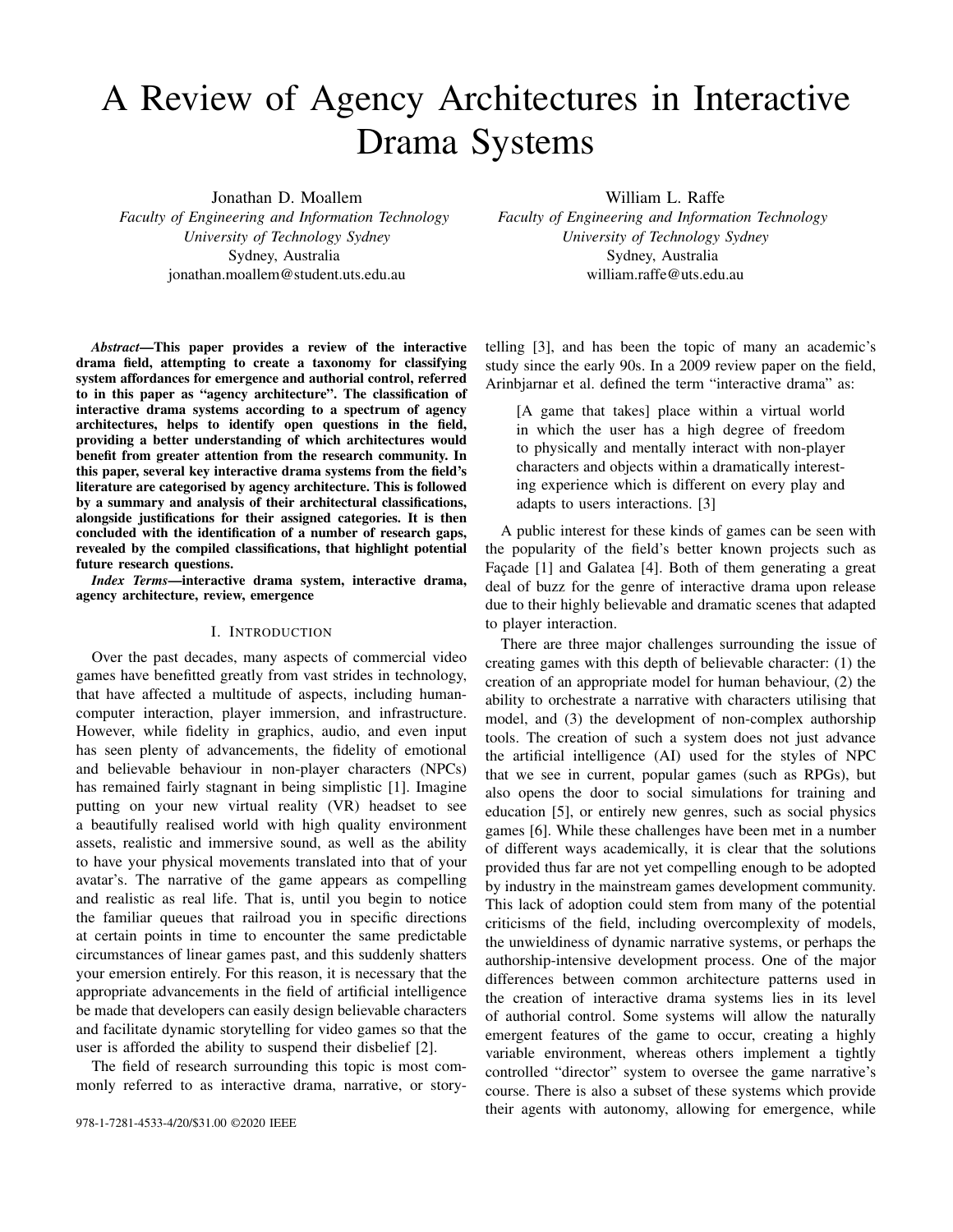also monitoring and adjusting their behaviour to retain greater authorial control over the game's ultimate narrative goals - a hybrid approach. These design considerations and features in a given interactive drama system that contribute to its level of authorial control during runtime will be referred to as its "agency architecture" throughout the course of this paper.

There are two major concerns that this paper addresses in its contribution to the field of interactive drama: firstly, in its ability to consolidate previous research in the field, and secondly, in categorising previous literature by their various agency architectures. While it was noted in Arinbjarnar et al.'s review paper that the field is rather disparate in nature [3], that is no less the case today with a great deal of alternative terminology being used, and siloed research conducted. This paper intends to perform broad research into major publications in the field of interactive drama, treating it as a historical account of its major contributions, which will provide a common account of the field's most influential works. Additionally, this paper aims to categorise these works by agency architecture, as so much of the definition of interactive drama is rooted in the degree of freedom, interactivity, and adaptability. Therefore it makes sense to provide a better overall understanding of how the concept of control is approached in each interactive drama system. As such, the classification of those works by their various agency architectures might provide a better understanding of which methods warrant greater attention and focus in future research.

The rest of this paper is organised in the following way: in Section II, it will provide an overview of the field, including its background and definitions for its common terminology. Following this, Section III will describe a number of categories used in the classification of interactive drama systems, and explain this categorisation method. Finally, Section IV, will discuss findings relating to key projects in the field's literature, and identify gaps in research for the field as well as potential open challenges.

# II. ABOUT INTERACTIVE DRAMA

The field of interactive drama is a relatively large field in the realm of research, with literature on the topic spanning from games design, to computer science, social science, and even literary studies. This section aims to provide the reader with a basic understanding of the research field, firstly discussing it from a historical context, including its influences and most well known projects, and secondly by outlining two major concepts discussed in this paper: intelligent agents, and agency architecture.

# *A. Generative Storytelling*

The field of interactive drama has been around since the early 90s, but it was preceded by another field in computergenerated narrative, known as generative storytelling. The first major work in the field dates back to a thesis from 1976 titled "The Metanovel" that described the architecture and results for a program named TALE-SPIN [7]. The program was able to encode characters, their traits, and relationships to other characters in the system, and also deliver didactic tales including those characters in the style of Aesop's Fables. Meehan notes that while the project was successful in creating a simulation for stories to unfold in, the system output was sometimes unnecessarily verbose, and characters often lacked context in basic matters, such as the difference between walking between two rooms, as opposed to up a flight of stairs.

Years later, a project following in the footsteps of TALE-SPIN was released under the name "UNIVERSE" [8]. The story generation system, unlike Meehan's work, focussed on the generation of believable plot outlines for soap operas, employing a plot-centric design. By authoring a library of "plot fragments" the system was able to connect complex, interwoven events between many characters (dynamically adding characters as required) in order to accomplish the narrative goals of the user. The plot outlines that the system could generate were rather convincing as works of television melodrama and achieved its goal in providing greater authorial control and delivering cohesive storylines. This being said, the system could have been vastly improved by fostering a better understanding of how far to generalise certain plot fragments [8], and lacked clarity in its character's motivations [3].

These two projects went on to inspire many of the key papers within with interactive drama field, including Oz, Facade, and even Prom Week  $[2]$ ,  $[1]$ ,  $[6]$ ,  $[9]$ .

# *B. The Interactive Drama Genre*

There are a number of terms that refer to interactive drama (which was the original term for the genre), and the usage of those alternative terms often indicates the intention of the system's design, where for instance "interactive narrative" may be used when referring to projects showcasing high-level plot generation systems [3]. This paper uses the definition of interactive drama systems mentioned in the introduction of the work, highlighting three key elements. First and foremost to interactive dramas, they must be adaptable to player interaction as is the namesake of the genre, handling all user input gracefully to incorporate it into the narrative experience. Secondly, they must provide a wide possibility space so that successive play-throughs may include a non-trivial level of fundamental difference [3]. And thirdly, it is important for them to generate dramatically interesting experiences for the player. While it may be a highly subjective measure, it would defeat the purpose of interactive drama to not include any amount of dramatic interest at all.

Interactive dramas utilise a wide spectrum of features and technologies, however they often incorporate subsystems for procedural plot generation [10], [11], believable agents [6], [5], and natural language processing (NLP) [1], [12]. These subfields of interactive drama are seen by many as key research areas in the pursuit of creating better interactive drama systems. Two of the most well known projects in the field to date are  $Oz$  [2] and Facade [1].

Bates' paper on The Oz Project [2] detailed one of the first fully-featured interactive drama systems created, attempting to simulate autonomous characters that could exhibit emotion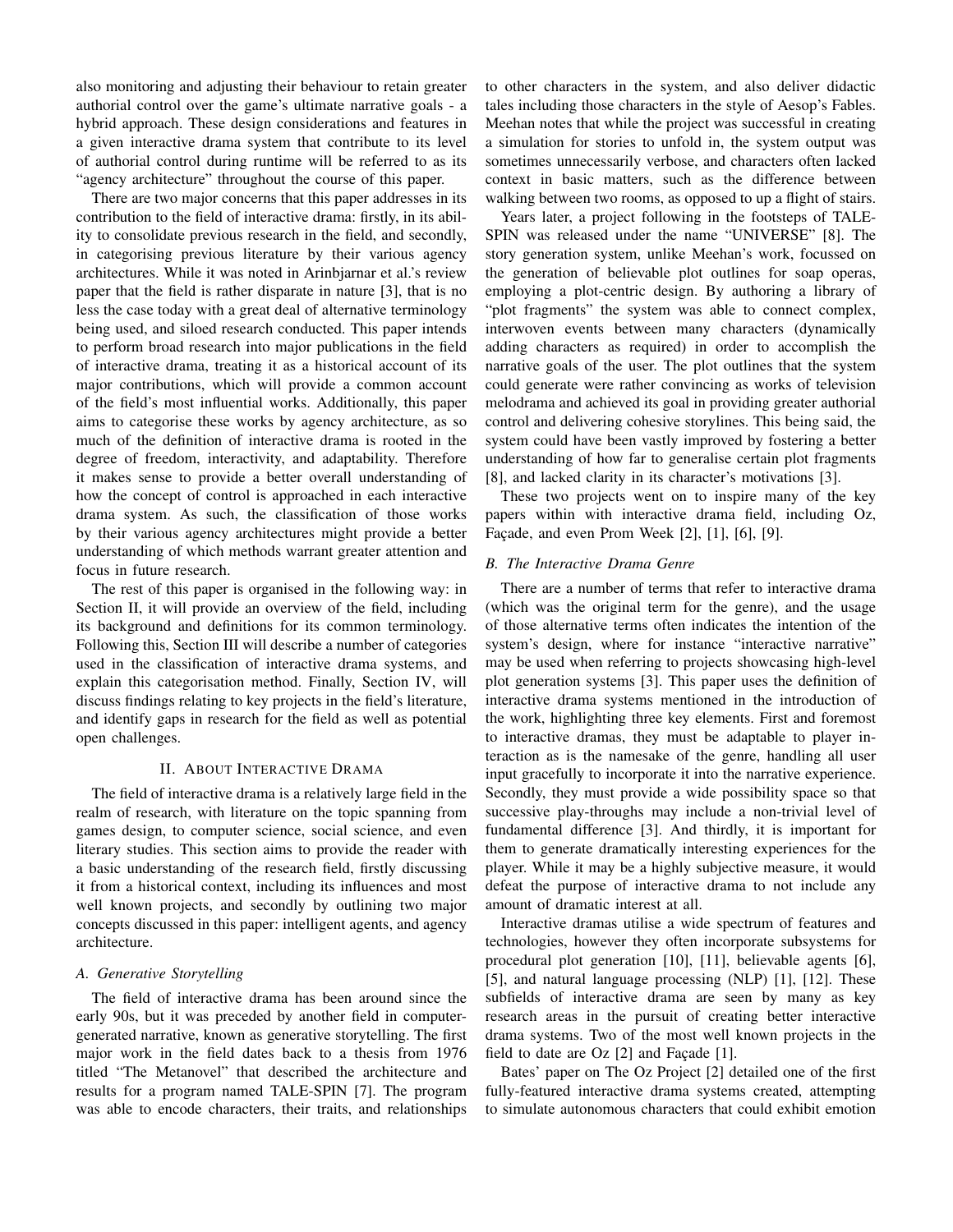and general cognitive abilities. The game encompassed a small scene including four blob-like characters referred to as "Woggles", where three utilised a cognitive and emotional (AI) agent architecture, Tok [2], and one was controlled by the player [13]. The characters could communicate in relatively simple ways (such as distorting their body shape to greet each other), having the ability to engage in simple joint behaviours with one another, such as playing or showing aggression. He was also successful in being able to encode Woggles with distinct personalities that would be apparent in their behaviours.

Façade, created by Mateas  $\&$  Stern [1], imagined the player as the evening guest of a couple, who unwittingly entangles themself in the collapse of their host's marriage. As the night progresses, the (NPC) couple attempt to use the player's presence to take verbal jabs at each other following on into arguments, revelations and conversations over the future of the relationship, making for a short but high-intensity domestic drama [14]. The player could communicate in natural language, via typed text, and the characters could provide combinatory responses that incorporated dialogue, body language, and facial expressions. The project succeeded in generating buzz for interactive drama among the games industry for its ability to deliver believable character responses and control the flow of drama and tension, yielding a high level of dramatic interest throughout the game.

# *C. Agents in Interactive Drama*

In this paper, the term "agent" is used to refer to autonomous, decision making systems, which may act upon, and sense their environment, otherwise known as "intelligent agents" [15]. As such, this kind of AI is well-suited to the genre of interactive drama as it makes it easier to deal with a wide variety of player inputs, world states, and it often provides emergent gameplay and narrative. In this section, two key concepts in agent design, relevant to the analysis of interactive drama systems, are outlined: believable agents, and autonomous agents.

*1) Believable Agents:* There may be a perception that "believable agents" are the same as common game playing agents, however there is indeed a distinction between these two concepts. In a review of the field by Mateas [16], he suggests that it lies in the intention of the system - whether it is built in the context of evoking the perception of intelligence over servicing an objective measure. For instance, a game playing AI system will be built to solve objective problems like pathfinding or to simulate cognitive responses of the brain to a certain degree. Believable agents on the other hand are built to solve a subjective problem, which is how to make a character appear to exhibit intelligent behaviour that can often be flawed or suboptimal. The way we often describe what constitutes believable behaviour is personality, as a character is simply a simulacrum of life intending to masquerade as reality. Among the many considerations that go into building these systems, focusing on agent's ability to visualise expressions that hint at their internal states [17], and making sure that

their actions appear to have causal connections [18] often go a long way to increasing their believability. There are a number of ways in which that has been achieved, such as with The Oz Project's Woggles, which were given personality by varying the mappings between emotion and action [13] and Façade, in which characters had the use of gestures and expressions [1].

*2) Autonomous Agents:* Fully-autonomous agents are those that have freedom from external control. They govern their own state and actions while acting upon, or reacting to other entities, and, in purity, these AI systems should only be limited by the combinatorics of their own functionality on the world around them [1]. As entities that act on their own internal logics, they can be seen as simple systems, however their interactions with the game world and other entities lead them to exhibiting and contributing to emergent behaviours in complex systems. In practice, agent autonomy may only be present to an extent, as many interactive drama systems allow for occasional non-autonomous control of autonomous agents, which will be referred to in this paper as semi-autonomous. For example, a game with semi-autonomous agents might have them act autonomously in an emergent environment until being interrupted by some kind of external system or inbuilt instruction to perform a specific action outside of their normal internal logics.

# III. AGENCY ARCHITECTURES

The interactive drama genre is primarily defined by providing players with a high degree of freedom and interactivity, as well as being able to adapt to a wide array of user interactions. Because of this, it is necessary to analyse the way in which interactive drama systems address the concept of control, which can be seen in their level of emergence. In a thesis on emergence in games, Sweetser defines emergent behaviour as:

... behaviour that occurs when simple, independent rules interact to give rise to behaviour that was not specifically programmed into a system. [19]

A typical example of emergence in commercial games can be seen with Far Cry 3 [20], in which tigers were scripted with the simple, independent rule of trying to kill other animals and humans. As a result, players often found that enemy outposts were attacked by tigers before the players had even arrived at them. While not having been specifically scripted into the experience, the design of the game had allowed for those events to occur through the natural emergence of the system. While this heavily lends itself to the facilitation of an emergent narrative, one of the the main goals of interactive drama is to create dramatically interesting experiences, which cannot be entirely guaranteed in a fully-emergent environment. With this being the case, interactive dramas require greater authorial control to be exercised by balancing freedoms and restrictions on the narrative throughout the experience.

In Jeff Gerke's book on authorial styles [21], "Plot Versus Character", he claims that there are two archetypes of writer: plot-first writers that focus on constructing a series of compelling events, and character-first writers that focus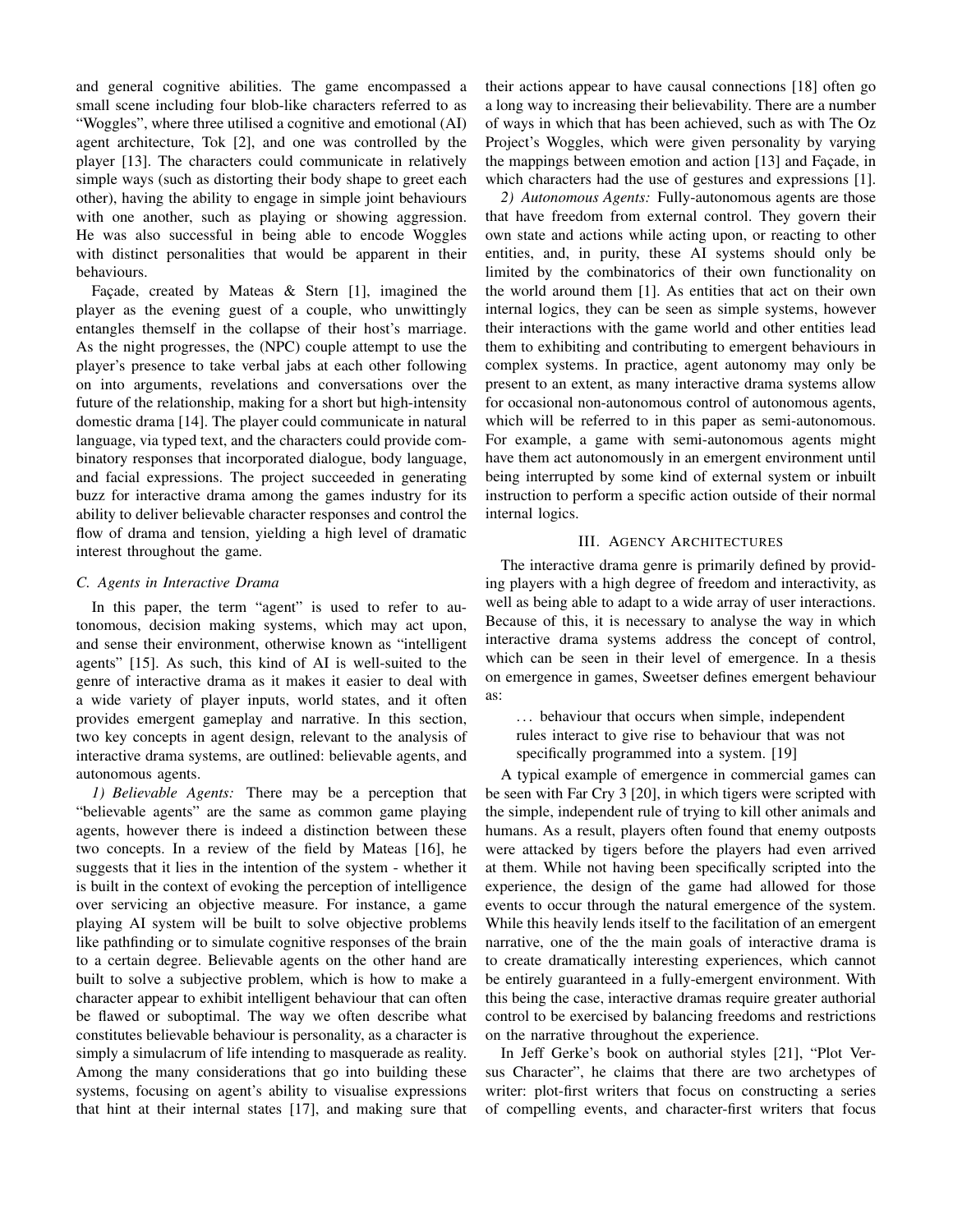on creating believable characters. Likewise, this dichotomy appears in much the same way through interactive drama systems, as the authoring styles of each of the systems are constructed with a bias towards either a plot or character focus. This roughly translates in interactive drama system architecture to centralised (plot-driven) and decentralised or emergent (character-driven), with each leading to a different basis for storytelling. However Sweetser's paper notes that while there are both emergent and scripted approaches to game design, the concepts are not mutually exclusive and thus a continuum exists between the two, where games may include emergent features, but also incorporate tightly scripted sequences or components [19]. This paper suggests that similarly to the aforementioned scripting-emergence continuum, interactive drama systems exist on a spectrum of "agency architecture" that ranges from centralised (scripted), to decentralised (emergent), as well as many hybrid approaches between. Categorisation may then be employed as a method to assess interactive drama systems, where they can be grouped into codified architectures, dividing systems into three distinct architectural paradigms: centralised, decentralised, and hybrid.

The rest of this section describes each of these architectural paradigms in greater detail, noting their strengths and weaknesses as well as mentioning exemplary works. It then concludes by explaining the categorisation criteria used to plot interactive drama systems against the agency architecture spectrum.

# *A. Centralised Systems*

Centralised systems refer to interactive drama systems that utilise a "director", "drama manager", or "narrative manager". Complete control rests with the drama manager, which makes almost all decisions, and agents have little to no autonomy [22]. As an example, an agent in this system might be instructed to start a conversation with another character because the drama manager decided that it was required as part of the story. Centralised systems are often beneficial when the author requires a great deal of control over the narrative and can allow for story events to occur predictably. On the other hand, it reduces the amount of emergent possibilities that can occur, which reduces replayability and focuses gameplay on figuring out pre-authored puzzles [22]. Examples of centralised systems include Mimesis, with its "Mimesis Controller" system [12], and PaSSAGE, which adheres to a game event tree [11].

#### *B. Decentralised Systems*

Decentralised systems refer to interactive drama systems that simulate an emergent environment populated by fullyautonomous agents. In these systems, agents make their own decisions based on their own desires without regard to narrative objectives [22]. For example, an agent in this kind of system might decide to walk off to find food, because their internal logic dictated that they were hungry. Decentralised systems can be beneficial in cases where a large possibility space is desired, which increases replayability, and allows the player to solve puzzles by learning the mechanics of the

underlying system [22]. One major drawback of this kind of system is that it lacks the inherent ability to control the narrative and can lead to unpredictable gameplay outcomes as a result. This style of system can be seen in both "FearNot!", which allowed all entities within scenes to act upon their own volitions [23], and Cavazza et al.'s fully autonomous simulation of the sitcom "Friends" [24].

# *C. Hybrid Systems*

Hybrid systems refer to interactive drama systems that feature semi-autonomous agents, which may be adjusted or instructed on occasion by a drama manager. This is effectively a hybrid approach between centralised and decentralised systems and are built to varying degrees of authorial control. An agent in this system may decide to go find food because they are hungry, but the drama manager intervenes half way through to get them to speak with another character because they are required to do so as part of the story. This method attempts to mitigate the flaws of both centralised and decentralised systems by creating a hybrid between the two architectures, which in theory can provide both a robust possibility space, as well as mostly predictable events that can drive the narrative in a certain direction. While these systems attempt to strike a balance between the other two methods, it is important to keep in mind how that balance is made, and in what ways it is achieved. A hybrid architecture can be exemplified by Mirage, which allows the semi-autonomous agents to factor in goals set by the director system [17].

## *D. Categorising Agency Architectures*

In assessing the prominence of various agency architectures across the interactive drama field, a specific process was required to define how projects would fit into the architectural categories. Many different attributes may be taken into account to this end, including the use of drama managers, agent's various abilities in goal-formation and planning, and system authoring methods, among other attributes. However, it was eventually found that many of the important points boiled down to one or two dimensions that could be expressed in what is referred to in this paper as the agency architecture spectrum. This spectrum ranges from centralised, to decentralised architectures, with the space in-between denoting hybrid systems.



Fig. 1. A visualisation of the agency architecture spectrum, featuring examples of Versu, Mirage, and Façade.

After looking over the initial findings amongst the systems discussed in Section IV, it was clear that there was a necessity to increase the granularity with which architectures were viewed in order to gain relevant insights from the study. While the centralised and decentralised architectures could be easily identified, hybrid approaches were often difficult to place as they each exhibited varying levels of control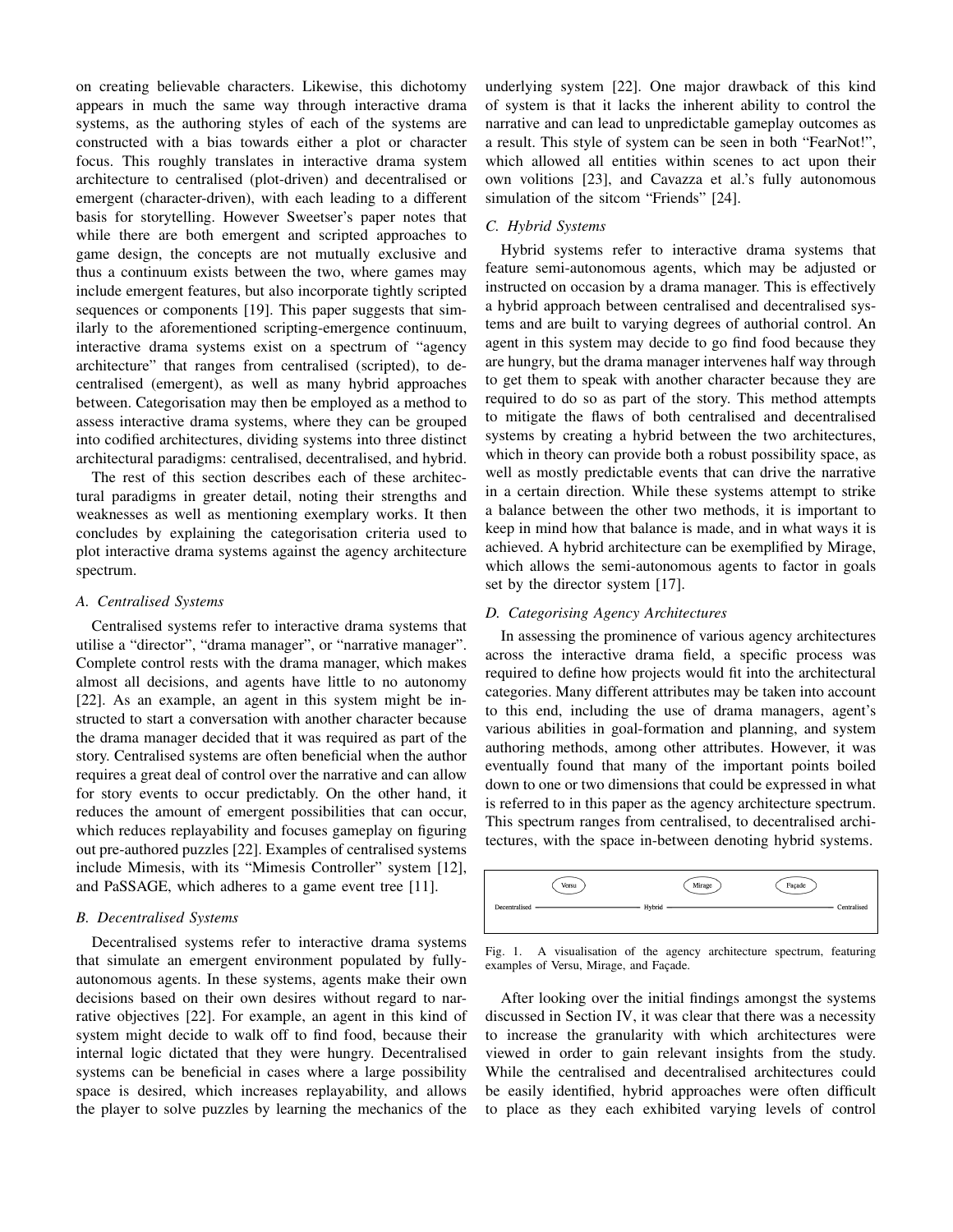and emergence. With this being the case, looking at agency architecture as a spectrum provides a more accurate reflection of the differences between hybrid systems, demonstrated in Fig. 1. All systems displayed in the figure would be classified as hybrid architectures as they incorporate both control and emergence through the incorporation of features like director systems and semi-autonomous agents. However, while Façade, for example, allows agents to respond based on their internal logics and behaviours, they are only free to do so within the confines of fully-authored beats which they may be compelled to participate in at any time, adhering to the goals provided by the drama-manager [1]. Therefore Façade would be far more centralised than Versu, which merely provides additional options to agents at given points in order to nudge them towards certain actions [22]. With this being the case, the hybrid category was replaced with two, more specific categories: Hybrid (Mostly Centralised), and Hybrid (Mostly Decentralised) where the difference between the two resides in whether the drama-manager system has direct control over the actions and/or goals of agents.

## IV. DISCUSSION

This review attempts to assess the field of interactive drama from the perspective of agency architecture, which is the degree to which the structure of a given system may provide affordance for, and balances, the concepts of emergence and control. This section begins by discussing findings related to the categorisation process that resulted in the contents of Table I, providing justification for the classifications assigned to each of the interactive drama systems. A similar process is then applied to a handful of commercial games to provide better context in regard to how this may loosely map to general game system architecture. Finally, the findings from the compiled interactive drama system architectures from literature will be analysed in order to identify trends and potential research gaps.

#### *A. Agency Architecture in Literature*

This section provides justification for the assigned categories of the interactive drama systems from literature, which are expressed in Table I with regard to their chosen architectures, including explanations of how their attributes relate to their assigned categories. Table I indicates the categorisations applied to each system covered in this review where the first column contains the names of the systems, the second contains the year of the first paper they appear in, and the third contains their agency architecture.

In the cases of Mimesis, which features the Mimesis Controller [12], and IDtension, which has a narrative sequencer [10], their inclusions of director-type systems to control agents and the game-world state plant them firmly in the centralised category. PaSSAGE performs user modelling in order to adapt the narrative for different types of players, doing this in a centralised manner, relying on a game tree to construct a branching narrative [11].

Systems like FearNot! and the Friends Simulation simply reside in the decentralised category as they both feature fully-

TABLE I INTERACTIVE DRAMA SYSTEMS BY AGENCY ARCHITECTURE

| System                    | <b>Year</b> | <b>Agency Architecture</b>    |  |
|---------------------------|-------------|-------------------------------|--|
| Oz.                       | 1991        | Hybrid (Mostly Centralised)   |  |
| <b>Erasmatron</b>         | 1999        | Hybrid (Mostly Centralised)   |  |
| <b>Mimesis</b>            | 2001        | Centralised                   |  |
| <b>Friends Simulation</b> | 2002        | Decentralised                 |  |
| Facade                    | 2003        | Hybrid (Mostly Centralised)   |  |
| <b>IDtension</b>          | 2003        | Centralised                   |  |
| FearNot!                  | 2005        | Decentralised                 |  |
| <b>Thespian</b>           | 2005        | Decentralised                 |  |
| $IN-TALE$                 | 2006        | Hybrid (Mostly Centralised)   |  |
| Mirage                    | 2007        | Hybrid (Mostly Centralised)   |  |
| <b>PaSSAGE</b>            | 2007        | Centralised                   |  |
| <b>Prom Week</b>          | 2011        | Decentralised                 |  |
| <b>Versu</b>              | 2013        | Hybrid (Mostly Decentralised) |  |
| <b>Mysterious Murder</b>  | 2019        | Decentralised                 |  |

autonomous agents in a simulated, emergent environment [23], [24]. Prom Week and Mysterious Murder on the other hand use a singular behaviour module for all agents, however agents still make decisions based on their own volitions, through a desire formation system [6] and Monte Carlo Tree Search [18] respectively, and thus should also be considered decentralised. Thespian, unlike many others in the decentralised category allows for authorial control though setting character goal weightings that influence their desire to execute narrative objectives [25]. This being said, it should still be considered decentralised as there is no runtime process that attempts to control agent behaviour.

The systems of Façade, IN-TALE, and Mirage, each have a director module that controls the behaviour of semiautonomous agents by setting their high-level goals, and allowing them to act upon them autonomously using lower-level behaviours [14], [26], [17], thus they would belong among the more centralised hybrid systems. Oz and Erasmatron would also fall into this category, as they feature both autonomous agents, and drama manager systems that have the ability to modify the game-world state and agents directly to influence the course of the narrative [16], [3]. Finally, Versu solely occupies the category of more centralised hybrid systems, as it influences agent behaviour only by introducing additional actions that agents may decide to take part in at certain points in the narrative, maintaining their complete autonomy in goal formation and behaviour selection [22].

# *B. Agency Architecture in Commercial Games*

While this paper primarily aims to assess the state of research in the field of interactive drama systems through academic literature, it is also useful to put those systems into perspective amongst commercial games. Few commercial games would fit exactly into the interactive drama genre as the genre is not often seen as commercially viable due to limited market appeal and the great deal of authoring effort required. However it should be noted that commercial games (and even those outside of interactive drama) also exist on the agency architecture spectrum, as they too contain structures that afford either emergence or control over the player's actions and overall narrative.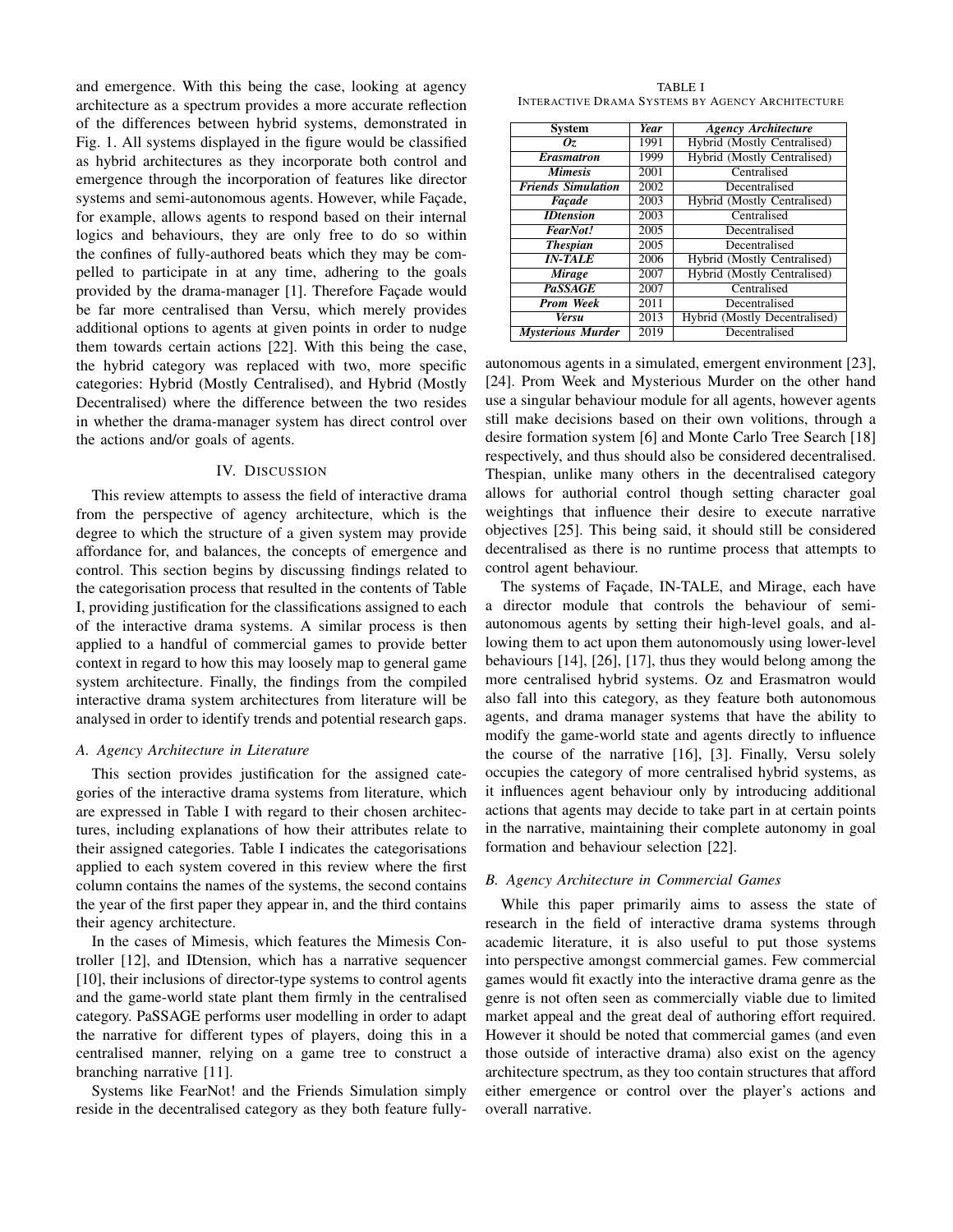| Minecraft     | Slime Rancher | Skyrim | The Walking Dead |
|---------------|---------------|--------|------------------|
| Decentralised |               | Hybrid | Centralised      |

Fig. 2. A visualisation of the agency architecture spectrum, featuring examples from commercial games, including: Minecraft, Slime Rancher, Skyrim, and The Walking Dead.

Fig. 2 plots a handful of commercial games against the agency architecture spectrum. Unlike the interactive drama systems from the literature, none of these games provide comprehensive documentation on their internal systems, and thus, the positions of each of the titles in the figure are only observed approximations. The systems displayed in the figure occupy classifications across the spectrum, including fullycentralised and fully-decentralised.

On the fully-centralised end of the spectrum is Telltale's The Walking Dead [27], which, much like a number of the interactive dramas discussed in the literature, utilises a game event tree that has the player follow a branching narrative. This method makes the game tightly scripted and does not allow for any emergent possibilities. On the other end of the spectrum is Minecraft [28], which does not include scripted sequences, but rather allows for all entities in the game world to interact naturally within a fully emergent environment.

Like many modern, open-world type games, Skyrim [29] elects to provide the player with an emergent environment that allows the game's agents to react based on that environment. The game however sits towards the category of "mostlycentralised hybrid" as it also inhibits those emergent qualities with scripting for authored sequences, keeping entities at certain locations, and managing quests, effectively overriding character agency. Finally, Slime Rancher [30] is a rare example of a commercial game that could potentially fall into the "mostly-decentralised hybrid" category as the game features a fully emergent environment, but also uses more subtle methods than direct scripting to control it. The game's designer, Nick Popovich, describes its emergent gameplay design as having deliberately placed agents in, and added mechanics to the game, which would lead to certain events occurring in the game naturally over time [31].

# *C. Analysis & Research Gaps*

Using the data compiled in Table I on the various agency architectures used by interactive drama systems, the field can be assessed as to the representation of various architectures in research. In this way, a number of research gaps can be identified for the purpose of better understanding the state and history of the field, as well as identifying areas that have been more broadly covered by past work.

The results of the system's agency architecture categories in Table I are summarised by the pie chart in Fig. 3, with each slice representing the total number of items in each category. It can be seen that the categories of decentralised and more centralised hybrid systems account for the vast majority of the works covered in this paper, each representing 36% (5 systems each). Centralised systems occupy 21% of all systems



Fig. 3. A summary of agency architectures of systems listed in Table I.

covered (3 systems), and only 7% are mostly decentralised hybrid systems (1 system). An observation that should be made, is that over time, there does not seem to be a particular trend towards any of the architectures, and as can be seen in Table I, the presence of centralised, decentralised, and hybrid systems are fairly even over the timeline depicted. As mentioned previously, the two largest categories are decentralised, and mostly centralised hybrids. In the case of decentralised systems, most of the works discussed in this paper focus on believable agents over authorial control, and therefore make for less complex systems to build and manage. On the other hand, more centralised hybrid systems are the more heavy handed and straightforward of the two hybrid approaches to maintain authorial control over systems with large possibility spaces. These two approaches are well-covered by the research discussed in this review. Conversely, the smallest category, mostly decentralised hybrid systems, appears to have little representation among the works discussed in this paper. While the goal of the architecture is (similarly to the other hybrid category) to maintain narrative control within a highly emergent environment, this is made far more difficult by the director system's inability to directly control agents. As this category seems largely unexplored in the literature, this may present a research gap to be pursued in the interactive drama field. As previously described, a mostly-decentralised, hybrid system is one in which agents retain full autonomy throughout the course of the game, as the drama manager has no ability to directly instruct them or specify what their goals should be. The one interactive drama system described in this paper that implements this, Versu, achieves this by giving the drama manager the ability to modify the list of actions accessible to agents at certain points in the game. However there would be a number of other ways to go about this. A theoretical alternative to the Versu system might see the drama manager given the ability to affect world state, but not the agents. In this scenario, the author would create fully-autonomous characters for the scene, as well as script a drama manager that will attempt to push them towards story points naturally. For example, the drama manager might be given a narrative goal to have a character appear in the kitchen at 5pm. To achieve